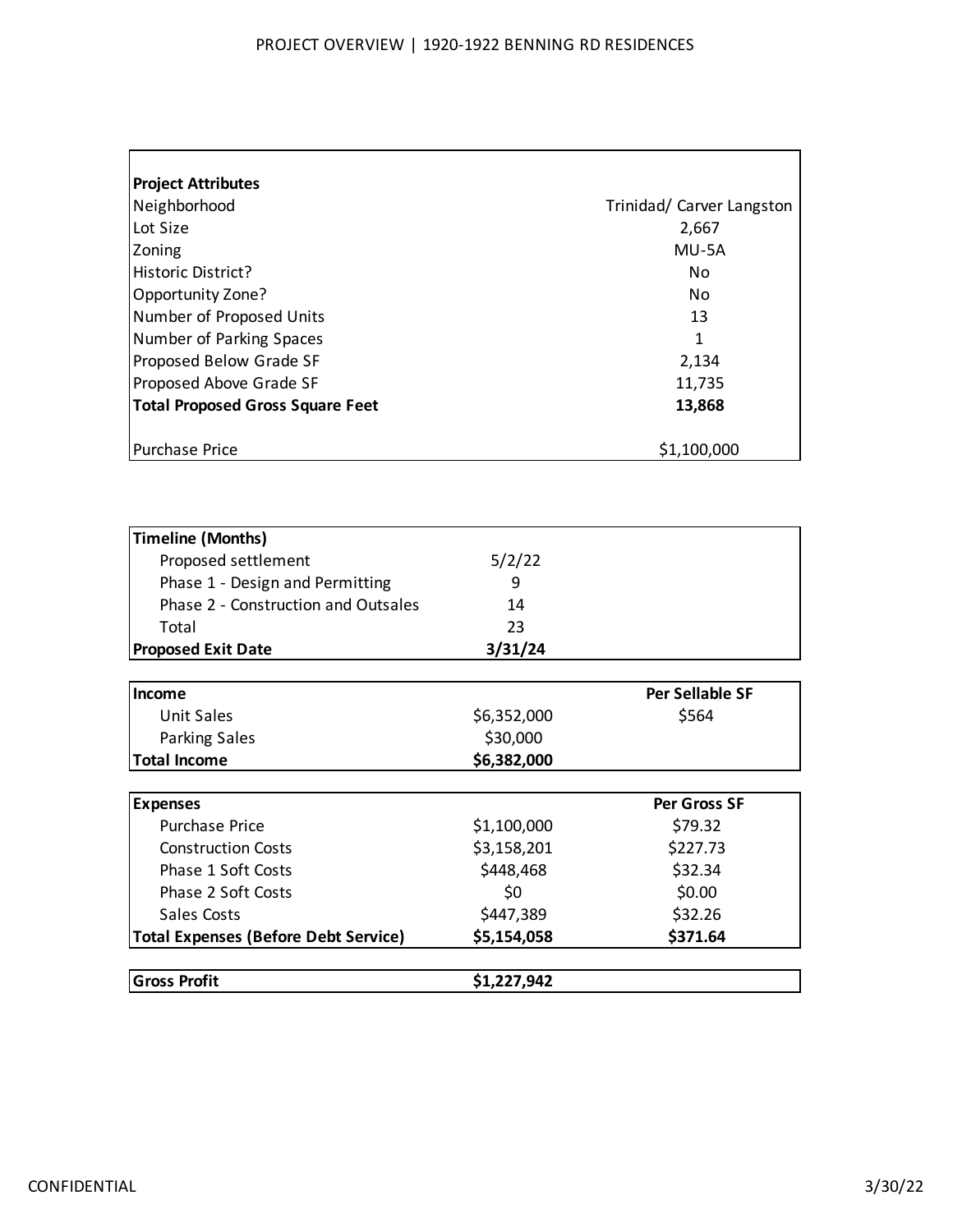| <b>SITE ASSUMPTIONS</b>             | <b>Existing</b> | Max Allowed/Reg'd | Proposed |
|-------------------------------------|-----------------|-------------------|----------|
| Lot Occupancy (%)                   | 18%             | 80%               | 80%      |
| Floor Area Ratio                    | 1.16            | 4.20              | 4.00     |
| Height without Bonus Penthouse (ft) |                 | 70                | 55       |
| <b>Stories</b>                      | 2.00            | N/A               | 5.50     |
| Rear Yard                           |                 |                   | 17.21    |
| <b>Dwelling Units</b>               | 1               | 13                | 13       |
| Vehicle Parking                     | O               | 2                 |          |
| Long Term Bike Parking              | 0               | 4                 | 4        |
| Gross Square Feet                   |                 |                   |          |
| <b>Below Grade</b>                  | 480             | 2,134             | 2,134    |
| Above Grade                         | 2,604           | 11,201            | 10,668   |
| Mezzanine                           | $\mathbf{0}$    | 0                 | $\Omega$ |
| <b>Bonus Penthouse</b>              | 0               | 1,067             | 1,067    |
| <b>Total Gross Square Feet</b>      | 3,084           | 14,402            | 13,868   |

|                          | GSF/         |              |         |          |                  | Trash Room/ |                   | Sellable SF/ |
|--------------------------|--------------|--------------|---------|----------|------------------|-------------|-------------------|--------------|
| <b>CORE FACTOR CALCS</b> | <b>Floor</b> | Staircase(s) | Hallway | Elevator | <b>Bike Room</b> | Chute       | <b>Total Core</b> | Floor        |
| Cellar                   | 2,134        | 200          | 120     | 70       | 40               | 70          | 500               | 1,633        |
| 1F                       | 2,134        | 200          | 120     | 70       | 40               | 70          | 500               | 1,633        |
| 2F                       | 2,134        | 200          | 60      | 70       | 0                | 70          | 400               | 1,733        |
| 3F                       | 2,134        | 200          | 60      | 70       | 0                | 70          | 400               | 1,733        |
| 4F                       | 2,134        | 200          | 60      | 70       | 0                | 70          | 400               | 1,733        |
| 5F                       | 2,134        | 200          | 60      | 70       |                  | 70          | 400               | 1,733        |
| PH/ Mezz                 | 1,067        |              |         |          |                  |             | 0                 | 1,067        |
| <b>TOTAL</b>             | 13,868       | 1,200        | 482     | 420      | 80               | 420         | 2,602             | 11,267       |

 $\overline{\phantom{0}}$